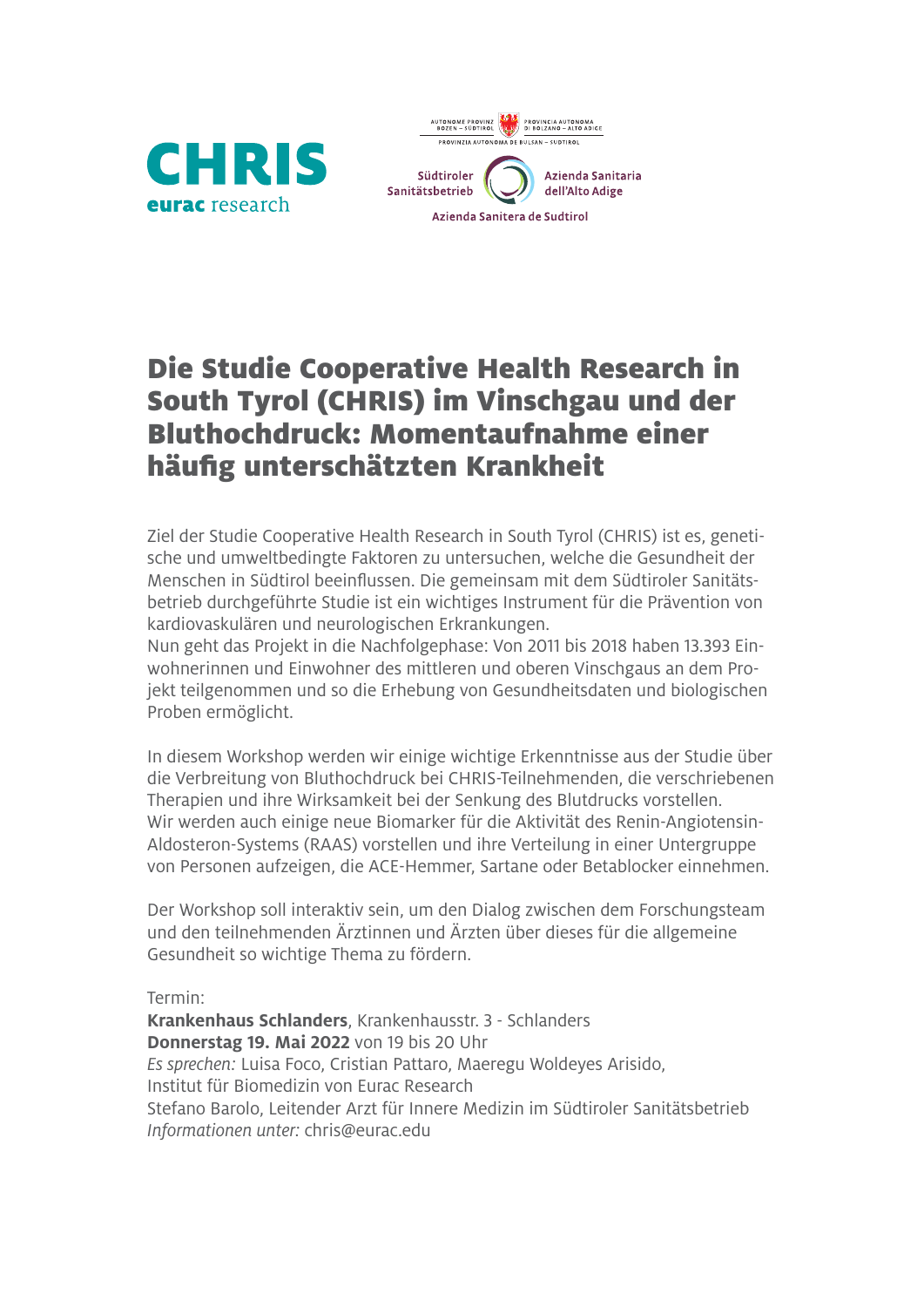



## Lo studio Cooperative Health Research in South Tyrol (CHRIS) in Val Venosta e l'ipertensione: istantanea di una patologia subdola e spesso sottovalutata

Lo studio Cooperative Health Research in South Tyrol (CHRIS) ha come obiettivo lo studio dei fattori genetici e ambientali che influenzano la salute delle persone in Alto Adige. Si pone come un importante strumento di prevenzione primaria di patologie cardiovascolari e neurologiche in sinergia con l'Azienda Sanitaria dell'Alto Adige.

Entrato ora nella fase di follow-up, ha visto dal 2011 al 2018 la partecipazione di 13.393 abitanti della media e alta Val Venosta, consentendo così la raccolta di dati sulla salute e campioni biologici.

In questo workshop mostreremo alcuni risultati chiave dello studio riguardanti la prevalenza dell'ipertensione nei partecipanti CHRIS, i tipi di terapia prescritti e la loro efficacia nell'abbassare la pressione sanguigna.

Presenteremo inoltre alcuni nuovi biomarcatori dell'attività del sistema reninaangiotensina aldosterone (RAAS) e ne mostreremo la distribuzione in un sottogruppo di partecipanti in terapia con ACE inibitori, sartani o beta bloccanti.

La modalità di presentazione sarà interattiva, per favorire al massimo il dialogo tra ricercatori e medici partecipanti su un aspetto di grande impatto per la salute.

Appuntamento: **Ospedale di Silandro**, Via Ospedale, 3 - Silandro **giovedì 19 maggio 2022** dalle 19.00 alle 20.00 *Relatori:* Luisa Foco, Cristian Pattaro, Maeregu Woldeyes Arisido, Istituto di Biomedicina di Eurac Research Stefano Barolo, Dirigente Medico Medicina Interna presso l'Azienda Sanitaria dell'Alto Adige *Per info:* chris@eurac.edu